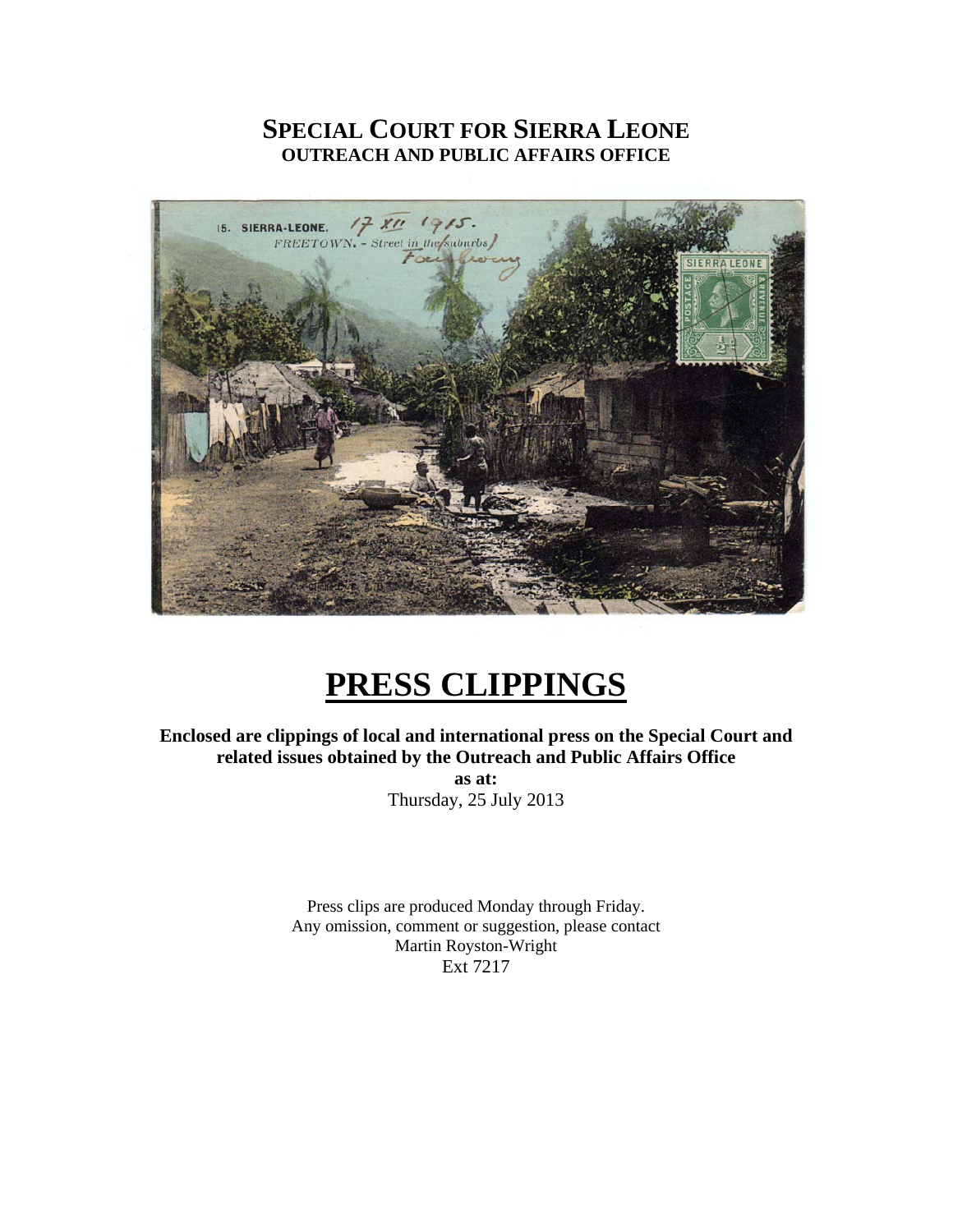| <b>Local News</b>                                                                         |             |
|-------------------------------------------------------------------------------------------|-------------|
| RUFP Defends General Ibrahim Bah / African Young Voices                                   | Page 3      |
| Attacks Against Peacekeepers May Constitute War Crimes / The New Citizen                  | Page 4      |
| <b>International News</b>                                                                 |             |
| ICC Urged to Investigate Ivory Coast's Forces Nouvelles Leaders / <i>Voice of America</i> | Pages 5-6   |
| ICC And Africa: The Kenyan Perspective / Leadership                                       | Pages 7-9   |
| U.S. Courts Uphold Conflict Minerals Disclosure / Inter Press Service                     | Pages 10-12 |
| Supreme Court Chamber orders second Trial Chamber/ <i>ECCC</i>                            | Page 13     |
| Sudan's Bashir in Nigeria / Council on Foreign Relations                                  | Pages 14-15 |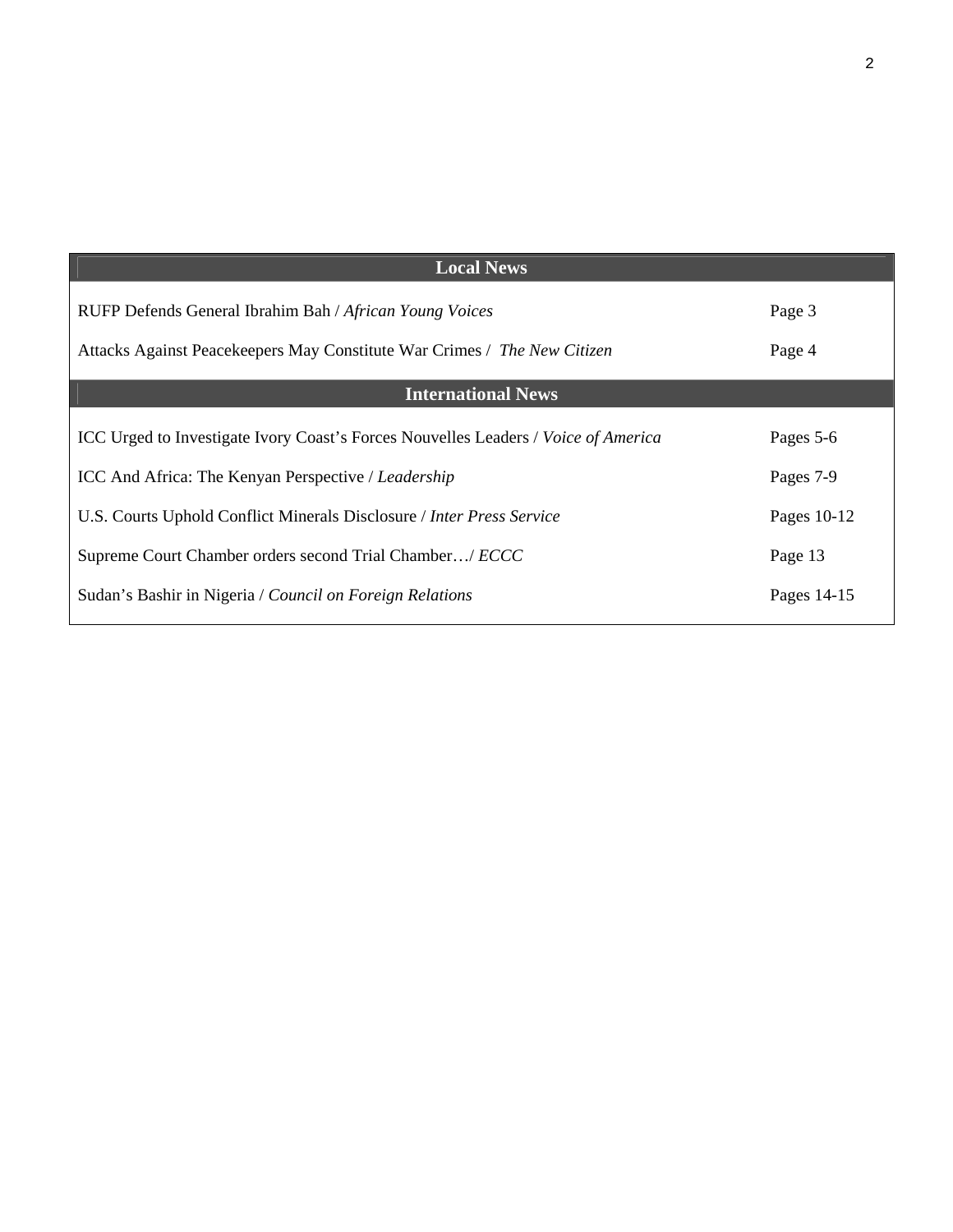#### African Young Voices Thursday, 25 July 2013

# A  $\Gamma$ P The Leader of the revolutionary but never provide any prove," said

United Front Party (RUFP), Eldred Collins, has stated in a press release yesterday that the RUF never gave diamonds to General Ibrahim Bah, the man who has been linked to arms deal during the war in the sub-region in the 1990s and said to be under a UN travel ban.

"...I will like to make it clear that despite numerous false allegations, the RUF never gave diamond/s to General Ibrahim to purchase arms or as a free gift, and never received arms from him. Our revolution was of him not only meeting with the UN a self-reliant revolution, people panel of expert on Liberia and Sierra always use this argument just to harm Leone on September 5th, 7th and 8th Contd. page 2

Collins, adding that General Ibrahim was a close friend not only to the RUF leader but to all Pan African revolutionaries.

"Not for money or arms deals but Pan African convictions, he never fought in Sierra Leone not with RUF or any other factions. I can confirm with evidences available with me that he was not and he is not a fugitive. I have evidence that he was invited officially to this country to help bring in investors. I have another evidence

Leader of the Revolutionary United Front Party (RUFP), Eldred Collins

## defends relations with General Ibrahim, but it especially if they continue to tarnish can explain how it all started in 1996

2002, but he also notified the security council on his travelling, he was not notified on any travelling ban by the UN. I can also confirm that he was investigated by the Special Court for Sierra Leone and all major Western intelligence Services regarding accusations made against him in 2000/2001, no prove linking him to those allegations were found," alleged Collins in defence of General Ibrahim.

Collins said he was reacting based on the resent press publications about General Ibrahim's presence in the country, linking matters to the RUF/ RUFP and trying to bring back the old history of the war that they have put behind them and in some cases treating the RUFP as a mercenary institution in the city centre. He said as a responsible political party, the RUFP seriously investigated the matter before reacting.

"I can now confirm to you with Collins continues to allege. evidences available with me that "I'm not going to reveal names at the resent press publications have this point in time, but I reserve the nothing to do with RUF's old right to do so at any time convenient,

is a dirty war engineered and waged against General Ibrahim by some unpatriotic people for selfish business interests. We know that it all has to do with a French based company called (Magforce International). According to the information I have, it was General Ibrahim that arranged to bring this company into this country to invest and to help mobilize investors. This company has already made considerable progress in arranging loan for an important project for this country worth more than hundred million dollars; it is this expected success that prompted these unpatriotic people to use some press houses to launch such attacks on General Ibrahim to get him out of the business and present the success as theirs for selfish interests and personal political agenda... they also want to appropriate the benefit,"

the right to use legal means against them," he said.

Collins also said he can confirm with evidence available with him that General Ibrahim has registered a subsidiary of the company in the country by the name of (Magforce (SL) Ltd) under his office address at Signal Hill.

He said he knows General Ibrahim will cooperate fully with any government investigation regarding the allegations as he did with the UN investigators 11 years ago.

"I know that he will provide full details for the national press on all these allegations and their root causes very soon," he said.

He said what many Sierra Leoneans don't know and need to know, is that General Ibrahim was the architect of the Lome Peace Talks and eventual Peace Accord and that no one can dispute that in front of him.

"He is the only one that knows and

the RUF/RUFP name for their selfish with the late President Gnasignbe interests... The RUFP also reserves Eyadema of Togo, and how we got to the peace talks and Lome Peace Accord in 1991. The former RUF know that he was the only one that contacted us about peace talks in Togo and put us in direct contact with. the Togolese authority. I can also confirm that he was the only one that went to us several times in the bush to convince us to send a delegation to Togo for peace talks after making all the necessary arrangements with the Togolese authorities. People are not talking about that but just concentrating on fabricated lies that no one has proven for the pass thirteen (13) years and no one can prove. We all should know that the Washington Post journalist behind these first major allegations in 2001 was Douglas Farah, in his book (Blood for Diamond) where he made these allegations and was called by the CIA Chief Spokesman at that time as a Pile of Horseshit," Collins further alleged.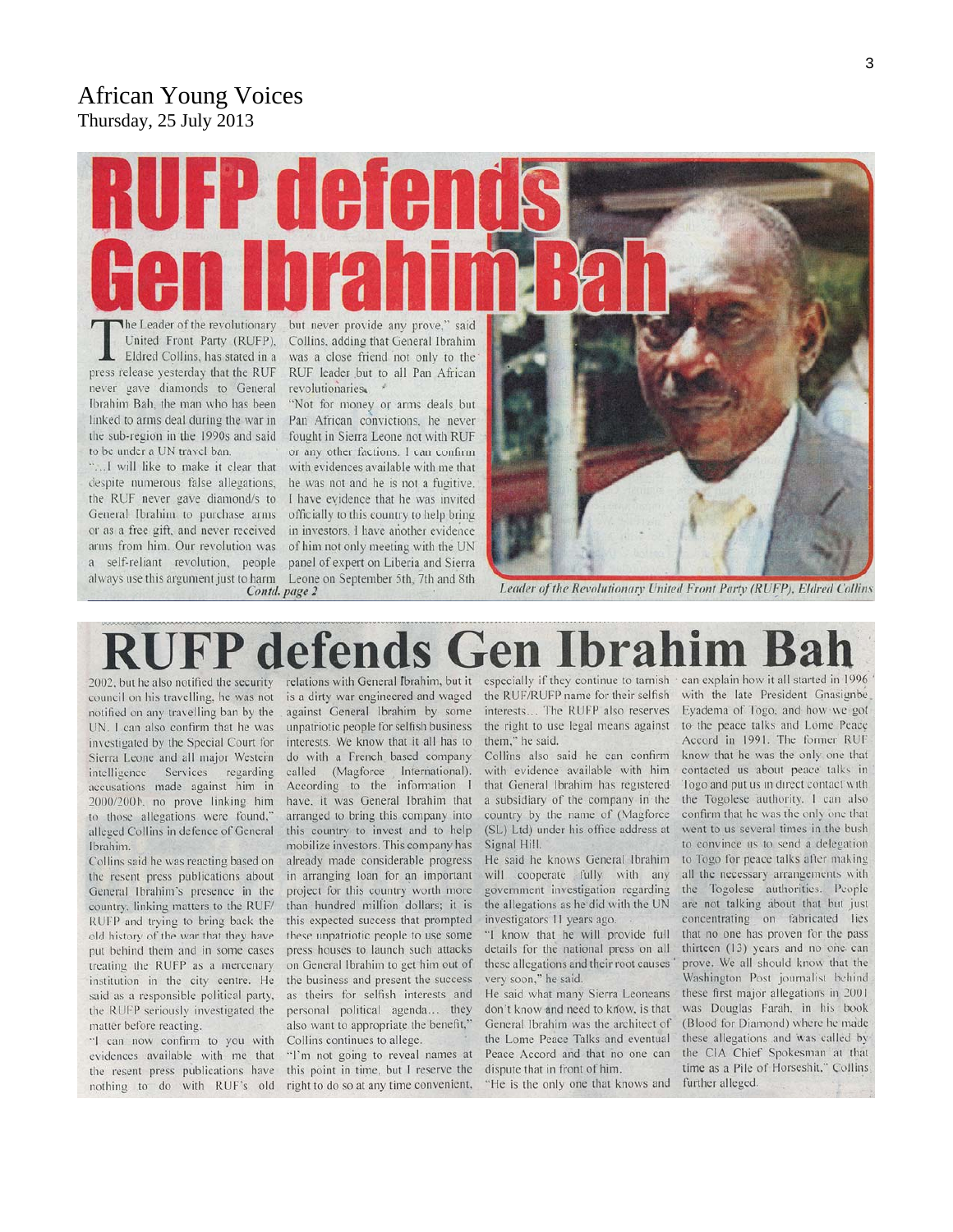#### The New Citizen Thursday, 25 July 2013

# ttacks Against Peacekeeper - ICC Prosecutor

In the wake of the latest attack on United Nations peacekeepers in the Darfur region of Sudan, the Prosecutor of the International Criminal Court (ICC) reiterated today that such incidents may constitute war crimes. Prosecutor Fatou Bensouda condemned the killing on 13 July of seven peacekeepers serving with the joint UN-African Union peacekeeping mission in Darfur (UNAMID), and the wounding of 17 military and police personnel.

The ambush carried out by a large unidentified group, which drew condemnation from Secretary-General Ban Kimoon and the Security Council, was one of the most serious attacks against the mission since its deployment in early 2008, and the third in the past few weeks.

The office will not hesitate to investigate and prosecute those alleged to have committed such crimes should the national authorities fail to. "The Prosecutor reminds all parties to the conflict that the International Criminal Court

has jurisdiction in Darfur [...] and that the intentional directing of attacks against peacekeepers may constitute war crimes," said a statement issued by the Prosecutor's office. "The office will not hesitate to investigate and prosecute those alleged to have committed such crimes should the national authorities fail to," it added. "The Prosecutor calls on the Government of Sudan to carry out a prompt and full investigation and to hold all those responsible to account."

Located in The Hague, in the Netherlands, the ICC is an independent, permanent court that tries persons accused of the most serious crimes of international concern - namely genocide, crimes against humanity and war crimes - if national authorities with jurisdiction are unwilling or unable to do so genuinely.

The Darfur region of Sudan is one of eight situations currently under investigation by the ICC. The others are northem Uganda, the Central African Republic (CAR),



Fatu Bensaouda the Democratic Republic of the Congo (DRC), Kenya, Libya, Mali and Côte d'Ivoire.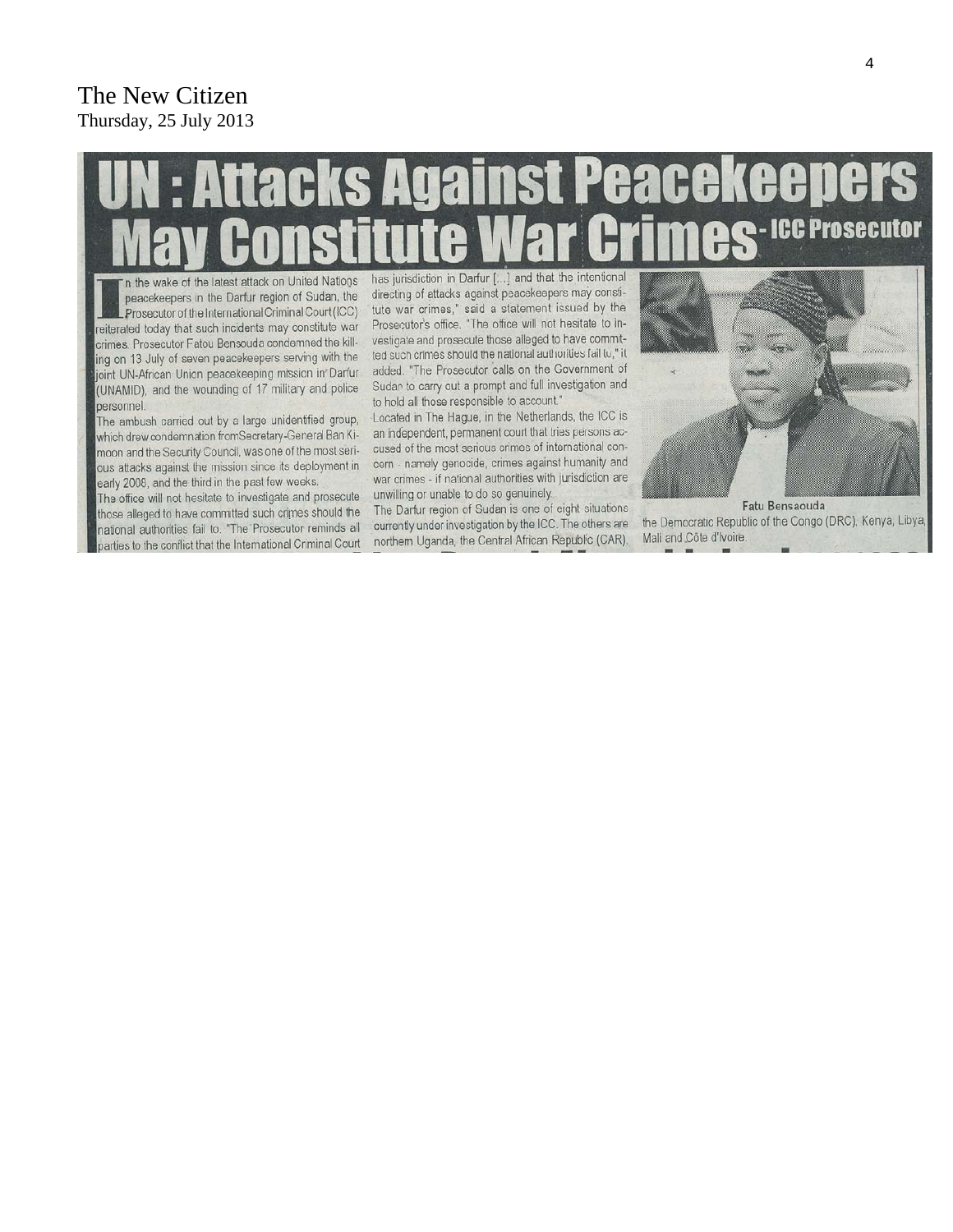#### **ICC Urged to Investigate Ivory Coast's Forces Nouvelles Leaders**

#### Peter Clottey

The former chief of investigations for the United Nations Special Court for Sierra Leone has called on the International Criminal Court (ICC) to investigate and prosecute leaders of the Forces Nouvelles over alleged atrocities the group committed during Ivory Coast's civil war.

Alan White says there is need for the ICC to administer equal justice in Ivory Coast.

"All we are looking for is to ensure there is a balanced investigation and a balanced prosecution. Quite frankly that is one of the areas right now that the country of Ivory Coast is struggling from is the fact that there is not a sense of justice," White said.



*Dr. Alan W. White (in jacket) is former chief of investigations for the United Nations Special Court for Sierra Leone (Credit;Alan white)* 

The ICC is gathering evidence to prosecute former Ivorian president Laurent Gbagbo for his role in the civil war after he refused to accept the October 2010 presidential vote. The election dispute led to the

conflict.

Human rights groups accused supporters of both Gbagbo and current President Alassane Ouattara of human rights violations during the conflict.

White says for credibility and real reconciliation, the ICC will need to prosecute those on the pro-Ouattara side and since the court granted jurisdiction to the prosecutor to investigate and prosecute crimes against humanity and war crimes dating back to September 19, 2002 to the present.

Gbagbo supporters have accused the ICC of favoritism, claiming that the former leader has been singled out for prosecution.

"If the court continues to pursue a balanced approach, I think the credibility will improve and certainly Ggagbo's supporters, although they may not change their mind about the court, if they are fair about the court they will certainly reserve judgment if they see that there is a balance prosecution to eliminate this perception of persecution," said White.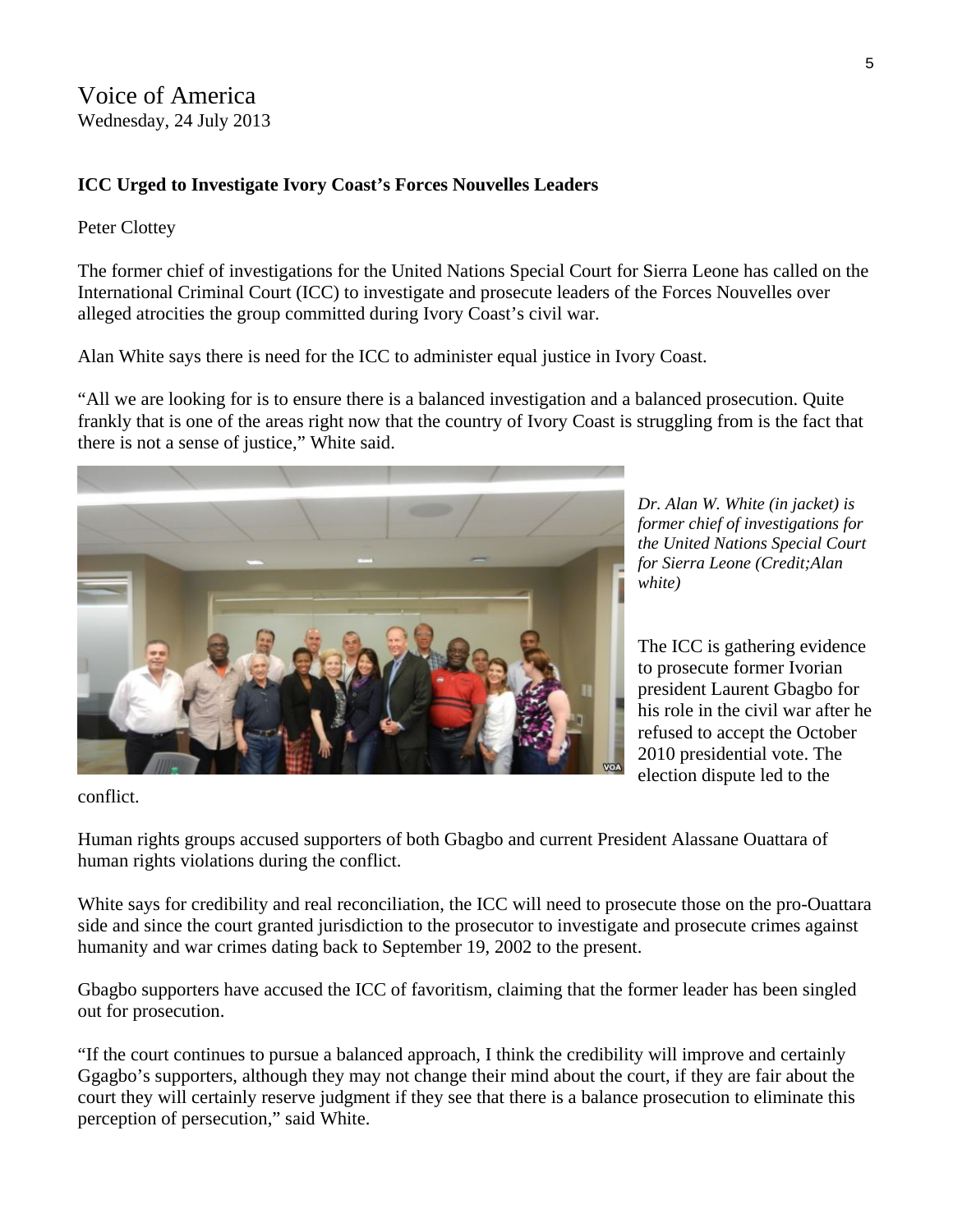Guillame Soro, leader of the Forces Nouvelles, is currently Ivory Coast's speaker of parliament. Human Rights Watch, Amnesty International, and the United Nations documented what they say are atrocities allegedly committed by the Forces Nouvelle.

Critics have said they wonder if the ICC has the political will to go after Mr. Soro due to his current position as the speaker of parliament. Others, however, say the ICC is experiencing a financial crunch, which has hampered its ability to investigate and prosecute alleged perpetrators in Ivory Coast.

"For international justice to succeed, it must be viewed as fair, free and balanced. If it is seemingly balanced on one side, it will certainly be cause for alarm for the people that would cooperate with the court," said White.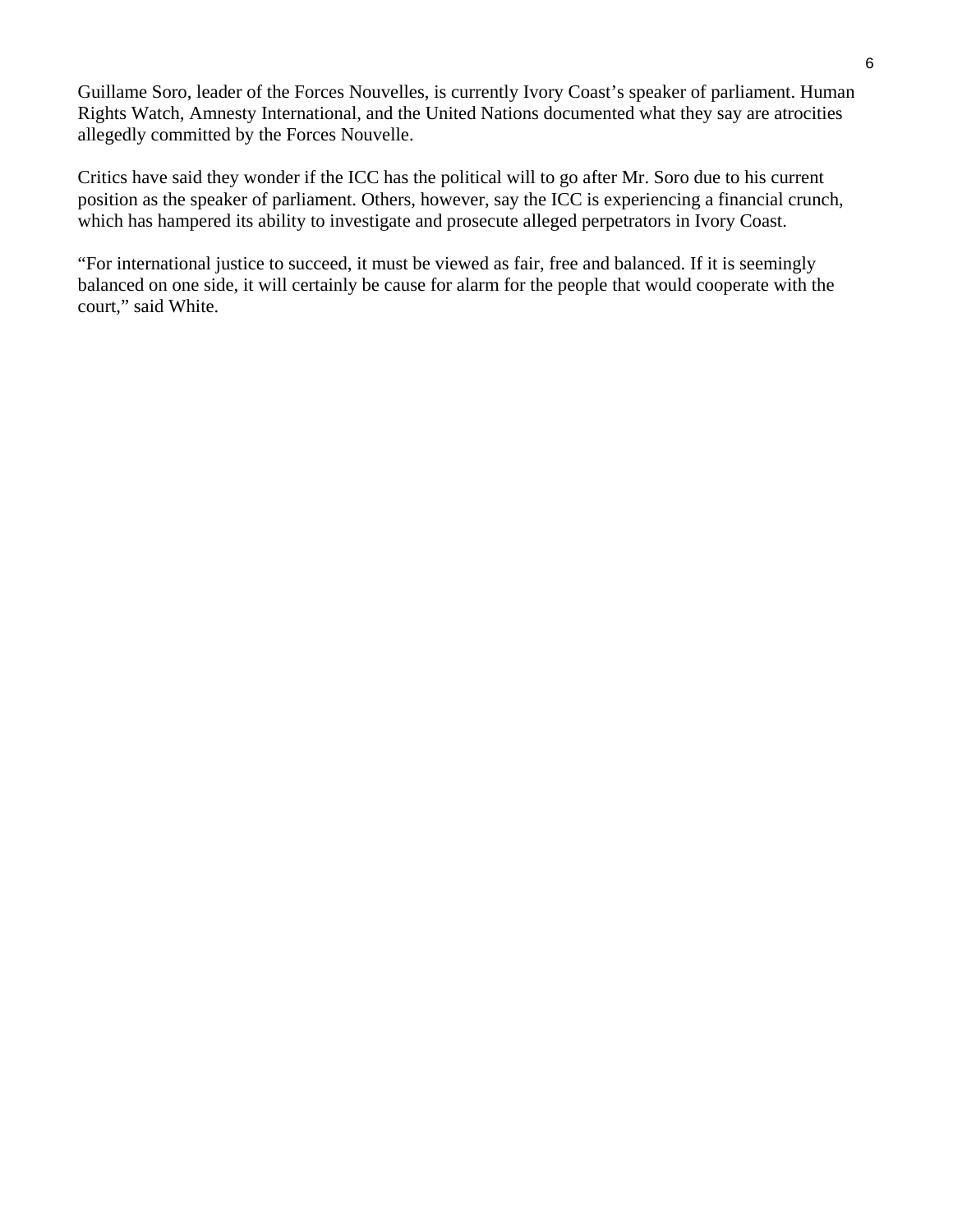Leadership Thursday, 25 July 2013

#### **ICC And Africa: The Kenyan Perspective**

#### By: Abba Mahmood

The International Criminal Court (ICC) at the Hague has been accused severally of being biased towards Africa. Since the inception of the ICC about a decade ago, only Africans have been subjects of its investigations and prosecutions, as if human rights violations and crimes against humanity are perpetrated exclusively in Africa or by Africans alone.

ICC had earlier indicted the Sudan's president AlBashir and even issued a warrant of arrest for him -- a sitting president! This is even as the Sudan is not a signatory to the Rome Statute that set up the ICC. Like the US, therefore, the Sudan does not recognize the ICC and so wouldn't have been subjected to any ICC jurisdiction. ICC has prosecuted Charles Taylor of Liberia and is currently prosecuting Laurence Gbagbo of Cote d'Ivoire.

What these leaders have in common is their opposition to imperialist designs in their respective countries. Taylor became Liberian president despite the opposition of the US. Ellen Sirleaf, the current US-backed Liberian president, may never be fully in control as long as Taylor is free, hence his sentence. Gbagbo did not succumb to French machinations, hence he had to be overthrown by French troops for Alassan Ouattara to become president AlBashir is radically anti-imperialist.

The new ICC agenda in Africa is in Kenya but the Kenyans ignored ICC and voted overwhelmingly for President Uhuru Kenyatta and his deputy in the last election, as if daring the ICC to do its worst. The verdict of Kenyans is a clear indication that the ICC manipulations and interference in purely African issues cannot continue. In Africa we have our own methods of dispute settlements and the white imperialists have to recognize that. In fact, the ICC and the West's partisan indictment partly made Uhuru Kenyatta's victory possible in Kenya two months ago.

 Below is what Ambassador Kacharia Kamau, Kenya's new UN permanent representative, wrote; entitled "Kenya's Interests and the ICC", it is very apt:

"My recent communication to the UN Security Council, requesting the cessation of weak-and-weakening cases against Kenyan officials by the International Criminal Court, has caused considerable public commentary. What has been missing in the commentary is an understanding of the issue from the perspective of the Kenyan state, both as an embodiment of the will of its people and as a co-equal participant in international relations. I was not making a defence of the ICC inductees, but instead was representing the interests of the state I serve.

"In the free and fair democratic elections of March of this year, the principals – the president and the deputy president – were entrusted with executing the will of 40m Kenyans. In pursuit of the Kenyan people's domestic and international interests, state officials (under the direction of the principals) deal with multiple institutions whose work affects the ICC and in which the Kenyan state is an active member. When matters of the ICC arise, are those officials to pull back from vigorously pursuing their responsibilities because there is a perception that they represent only the principals' personal interest? Certainly not.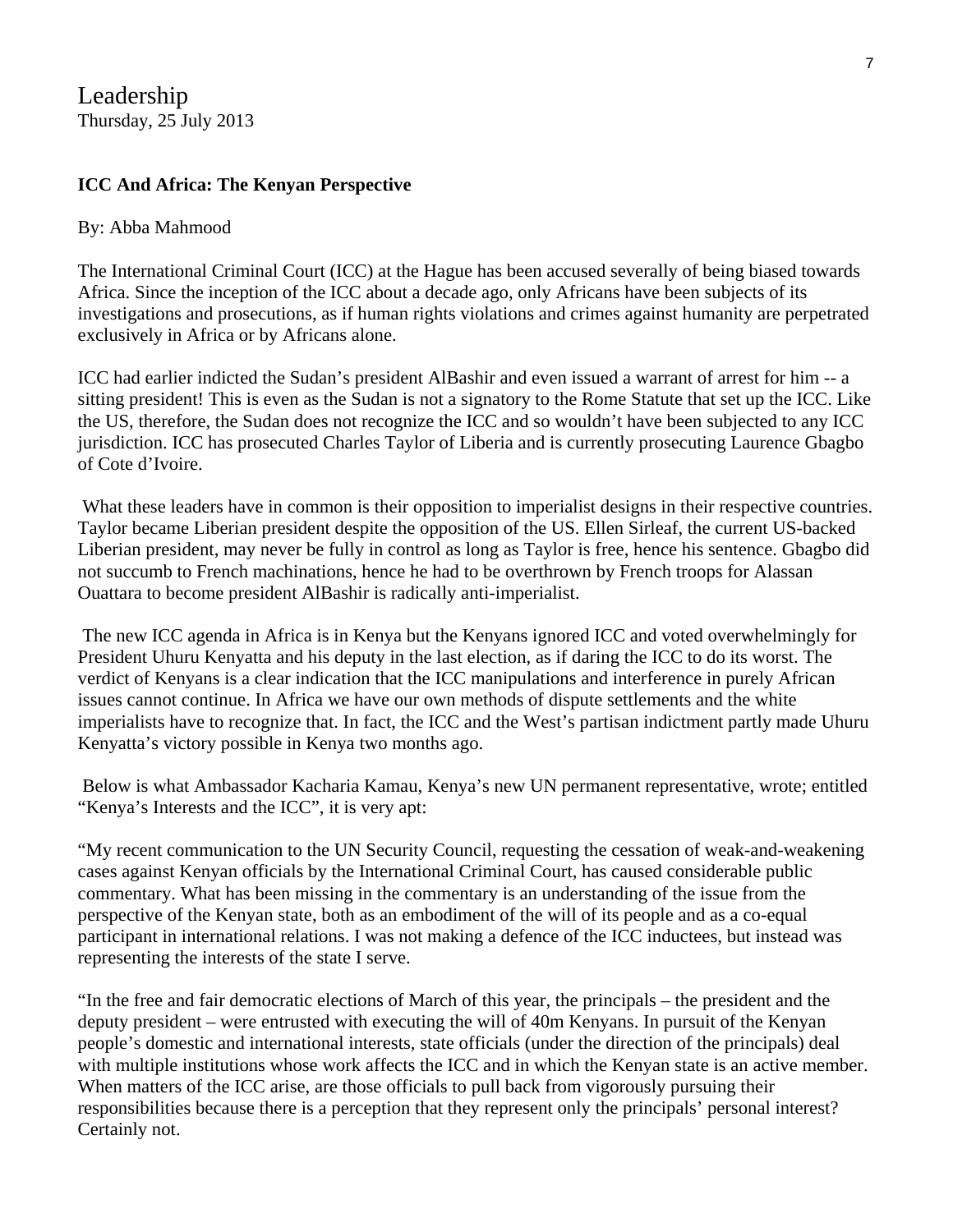"The Kenyan state is not on trial at the ICC despite the prosecutor's continuous use of a media bullhorn to try and erase the important distinction between the inductees and Kenya's state institutions. The state has an obligation to ensure that it operates from the strongest possible position, defending itself from foreign intimidation and manipulation, from attacks on its credibility and prestige as well as any attempts to curtail its full participation in the community of nations.

"These are matters of national priority and security that Kenya cannot afford to neglect even as it busies itself in furthering its democratic gains and implementing a new constitution. If, as is the case this month, the UN Security Council has a debate on the functioning of international tribunals and courts, Kenya must participate on the same footing as other states and advance the nation's interest without self-censure. My critique of the ICC prosecution of Kenyan state officials is legitimate, and cannot be dismissed as carrying water for the president and deputy president. And the fact is that my observations of the prosecutions are not frivolous.

There is overwhelming and mounting evidence that the cases are frail. The prosecution has had repeated censure from the ICC judges. It has even, by its own admission, used witnesses who are on record confirming they were coached to lie. With increasing frequency, witnesses are dropping out and the prosecution's only response is to make vague and unsubstantiated public attacks on the integrity of the accused.

"These irregularities should give pause to any individual or institution concerned with due process. That the prosecution has continued to pursue the cases despite their evident weakness only gives credence to suspicions, both in Kenya and abroad, that the prosecution is using the cases in questionable faith to sustain the relevance of a failing institution.

"It is a matter of dismal record that the prosecution has only managed one conviction in a decade, at a cost of hundreds of millions of dollars. That all its indictees have been Africans, at a time when there have been multiple conflicts outside Africa leading to hundreds of thousands of civilian deaths at the hands of repressive and oppressive state actors, indicates strongly that the prosecution lacks true legitimacy in the international community. The gap between its duty and its performance widens when we note that Kenyans made a sovereign electoral choice incompatible with the continuation of prosecutions that are purported to benefit them.

"The prosecutions are not only grave attacks on persons but are also political in their effect of undermining the will of the people. Can the ICC still be said to be safeguarding the political rights of Kenyan people – their freedom and democracy – when the cases threaten to consume the time and effort that the people of Kenya have tasked the principals with to improve their lives?

"It is therefore only reasonable that, as a representative of Kenya, I should request the international community to consider ending this damaging diversion of energies.

"This is not to attack the ideals and the aspirations of the ICC, but certainly the project as currently undertaken is not working and will not work without a sober and concerted effort of the international community to revisit its fundamentals. In the meantime, the main purposes of the ICC seem to be to advance the career interests of a handful of jurists and academics, and to enrich international law jurisprudence. I can see no reason to sacrifice the interests of the Kenyan people to such vain ends.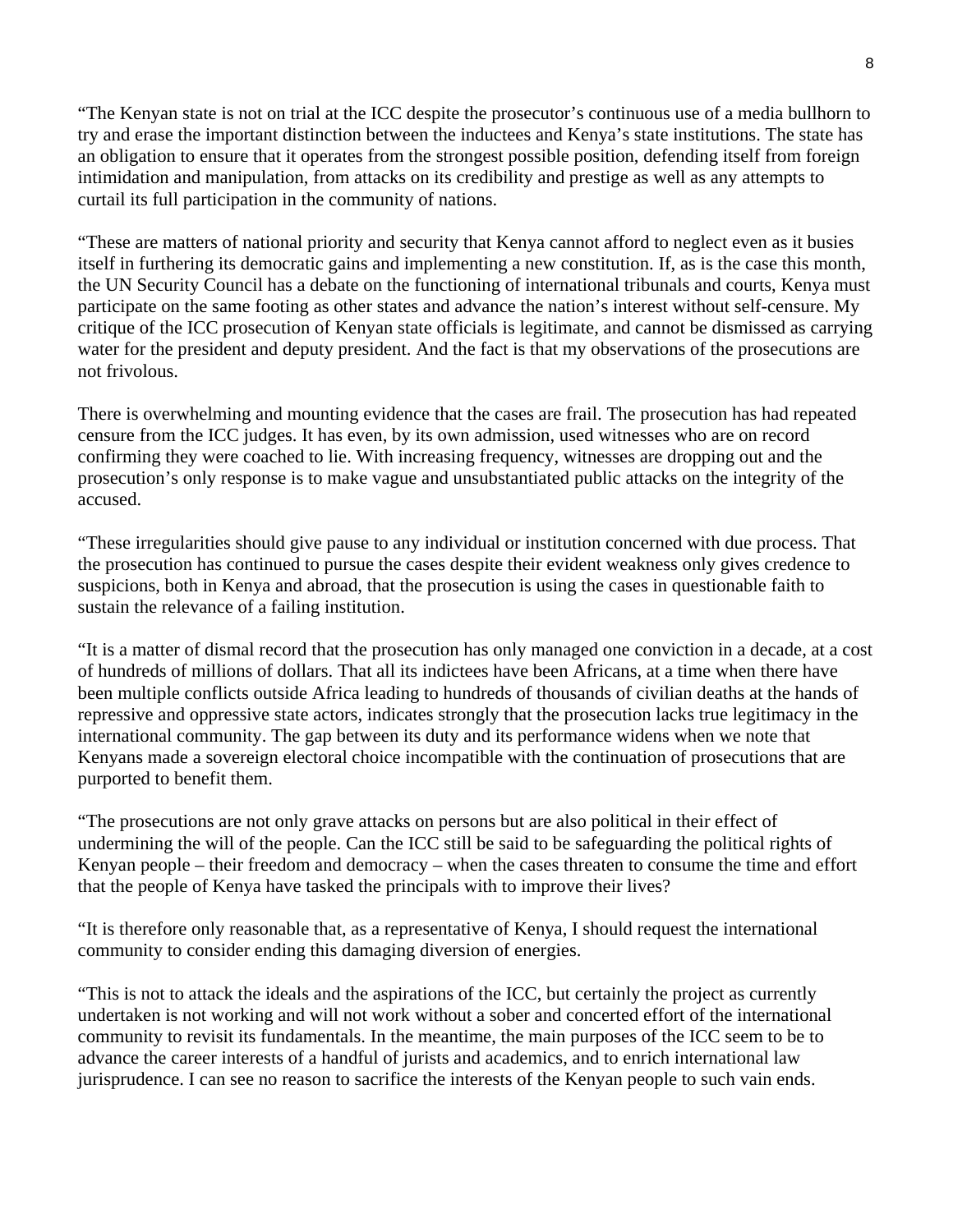"Finally, it should never be forgotten that the death of 1,133 Kenyans and the displacement of 650,000 others remains a deep wound of concern on the Kenyan psyche. For anyone to suggest otherwise is disingenuous and untrue. Kenyans fear nothing more than a repeat of the 2008 events, and the 2013 elections, peaceful, restrained, free, fair and universally acclaimed, bear testament to that fact. As a founding member state and co-author of the ICC and the Rome Statute respectively, Kenya wants to see the ICC succeed by competently and fairly pursuing cases with merit.

Few of the state parties that established the court expected that the Office of the Prosecutor would fail so dismally in its duty. There is little doubt that the bungling prosecution of the cases against Kenya's president and deputy president has fallen far short of reasonable standards and besmirched the reputation of an institution sorely needed by the world. It is time to end the charade and allow Kenya to get on with the urgent work of its own development."

*Ambassador Kamau sits on the advisory board of IC Publications. He wrote this opinion piece in a personal capacity. He heads the Kenya Mission to the UN in New York. - See more at: [http://leadership.ng/news/250713/icc-and-africa-kenyan](http://leadership.ng/news/250713/icc-and-africa-kenyan-perspective#sthash.x3gQGhdP.dpuf)[perspective#sthash.x3gQGhdP.dpuf](http://leadership.ng/news/250713/icc-and-africa-kenyan-perspective#sthash.x3gQGhdP.dpuf)*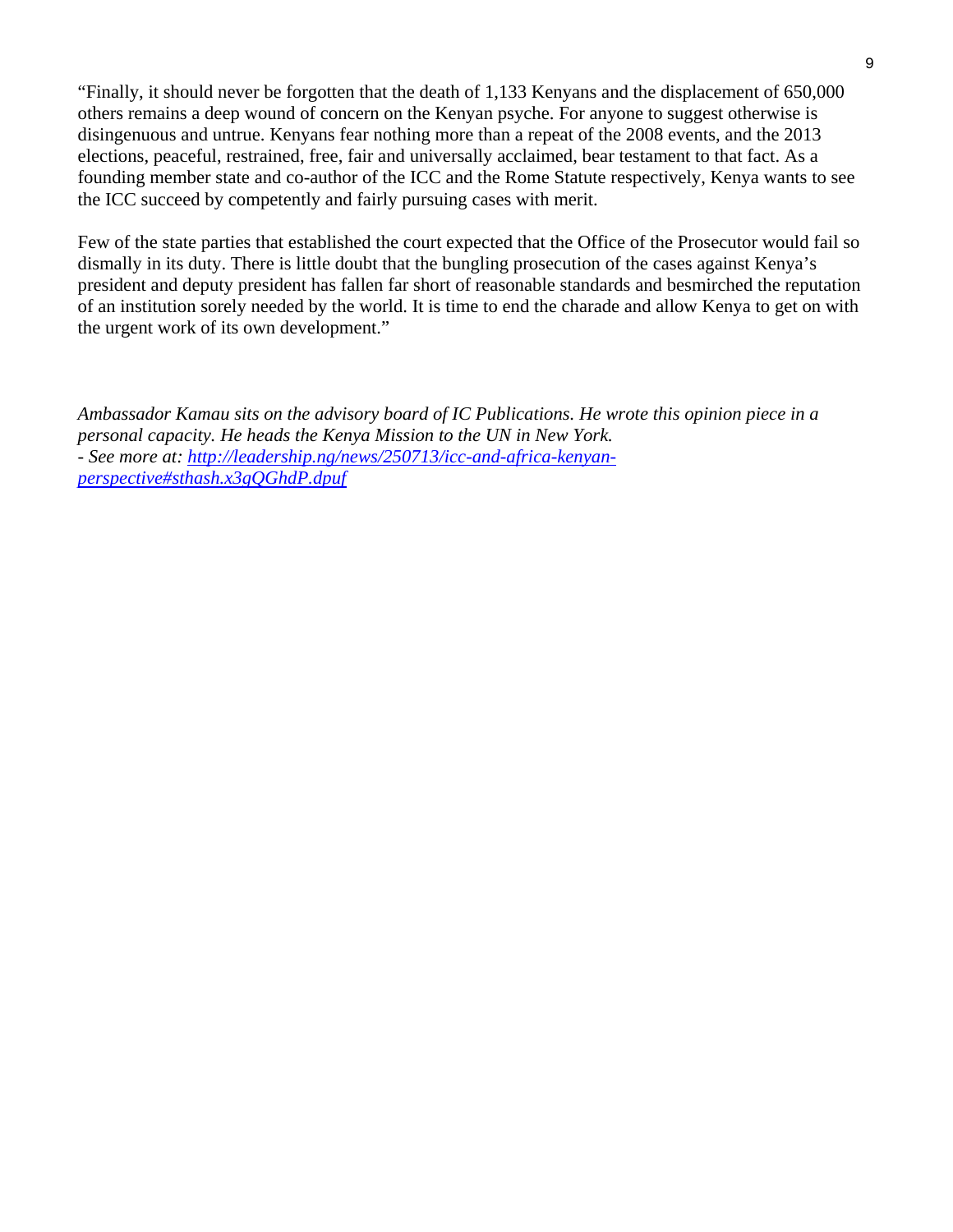Inter Press Service Wednesday, 24 July 2013

#### **U.S. Courts Uphold Conflict Minerals Disclosure**

#### By [Carey L. Biron](http://www.ipsnews.net/author/carey-l-biron/)

WASHINGTON, Jul 24 2013 (IPS) - A U.S. federal judge has upheld a key regulatory provision aimed at ensuring that the profits from products mined in central Africa are not used to benefit armed groups, particularly in the Democratic Republic of Congo (DRC).

Artisanal diamond miners at work in the alluvial diamond mines around the eastern town of Koidu, Sierra Leone. So-called 'blood diamonds' helped fund civil wars in Sierra Leone and Liberia, but now provide much-needed jobs as well as revenue for the government. Credit: Tommy Trenchard/IPS

Rights groups are lauding the decision, stating that the so-called "conflict minerals" provision has already led to positive impacts on the ground, both in Congo and in U.S. boardrooms.



"This is a major victory, and shows how important this rule is for holding companies to account and ensuring that they take responsibility for the impacts of their purchases," Corinna Gilfillan, head of the U.S. office of Global Witness, a watchdog group that filed a court brief in the case, told IPS.

*Artisanal diamond miners at work in the alluvial diamond mines around the eastern town of Koidu, Sierra Leone. Socalled 'blood diamonds' helped fund civil wars in Sierra Leone and Liberia, but now provide much-needed jobs as well as revenue for the government. Credit: Tommy Trenchard/IPS* 

"This provision has generated unprecedented levels of attention towards the eastern Congo, significantly increasing scrutiny around supply chains. After all, what company wants to be associated with funding human rights violations in Africa?"

The rule, known as Section 1502 or the "conflict minerals" provision, was originally signed into law in

2010 as part of a massive piece of financial industry legislation known as the Dodd-Frank Act. Two years later, in August last year, U.S. regulators finalised details on how companies listed in the United States would be required to implement the provision.

Under Section 1502, starting in early 2013 companies using any of four minerals – gold, tin, tungsten or tantalum, widely used in modern electronics – sourced from the DRC or neighbouring countries would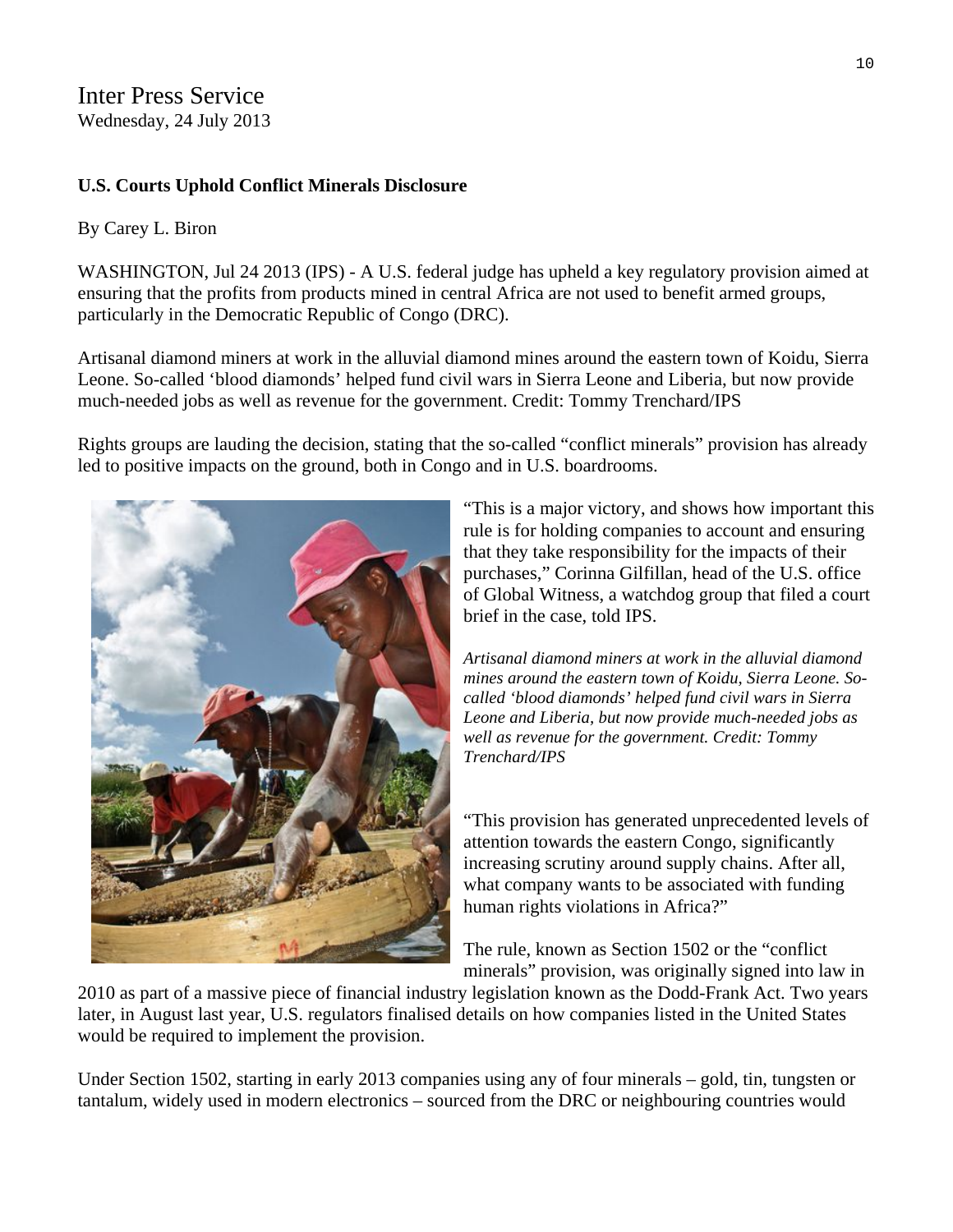need to provide proof that they had carried out due diligence to ensure that these products were not benefiting armed groups.

Yet the rule immediately faced a lawsuit by powerful trade associations representing U.S. businesses and manufacturers. They claimed that the conflict minerals provision would impose inordinate costs that U.S. regulators had not fully analysed, among several other complaints.

Another Dodd-Frank provision, requiring large extractives companies to disclose any payments made to foreign governments, was struck down by the U.S. courts earlier this month.

On Tuesday, however, Judge Robert Wilkins rejected each of these contentions, finding the Security & Exchange Commission (SEC)'s economic analysis to have been "eminently appropriate".

"Taking all of these elements of the disclosure scheme together, the Court finds a 'reasonable fit' between the relevant provisions of Section 1502 and the Final Rule and Congress's objectives in promoting peace and security in and around the DRC," Judge Wilkins wrote in a detailed 63-page [opinion](https://ecf.dcd.uscourts.gov/cgi-bin/show_public_doc?2013cv0635-37).

The U.S. Chamber of Commerce, one of the main litigants in the case, told IPS in a statement that it is still "reviewing the court's decision and our options going forward. We continue to believe this rule, while well intentioned, is unsupported by the Agency's own record."

#### **'Major opportunity'**

For now, Tuesday's fairly resounding decision clears the way for full implementation of Section 1502, with no other lawsuits on the issue currently pending.

Yet despite the legal uncertainty, this rule has already led to significant action from the Congolese government as well as several major U.S. companies – including those technically party to the lawsuit.

"There has actually been a rather strong disconnect between these big industry groups and their extreme positions and what we've been seeing individual companies doing to comply," Global Witness's Gilfillan notes. "Many have not been counting on lawsuits to get them out of this, but rather have been proactively working to comply."

The utilities giant General Electric (GE), for instance, [stated](http://www.business-humanrights.org/media/documents/company_responses/ge-re-conflict-minerals-22-may-2012.pdf) in May that it "shares … a commitment to take responsibility to alleviate suffering caused by the conflict in the DRC", and noted that while it is a member of the U.S. Chamber of Commerce, "the views and positions expressed by the Chamber are its own, and not GE's."

Other major electronics companies to break with the Chamber on this issue in recent months have included Microsoft and Motorola. International industry initiatives – such as the Conflict Free Smelter Programme – have likewise been started or strengthened in the aftermath of Section 1502's passage.

"So now we're calling on all of these companies to do everything they can to ensure that the minerals they're using aren't fuelling human rights violations," Gilfillan continues. "We have a very difficult situation in eastern Congo, so we can't afford any more delays."

In addition, the Congolese government has sought to build on the groundwork laid by Section 1502. In late 2011, the country's mining minister reportedly stated that the legislation offered a "major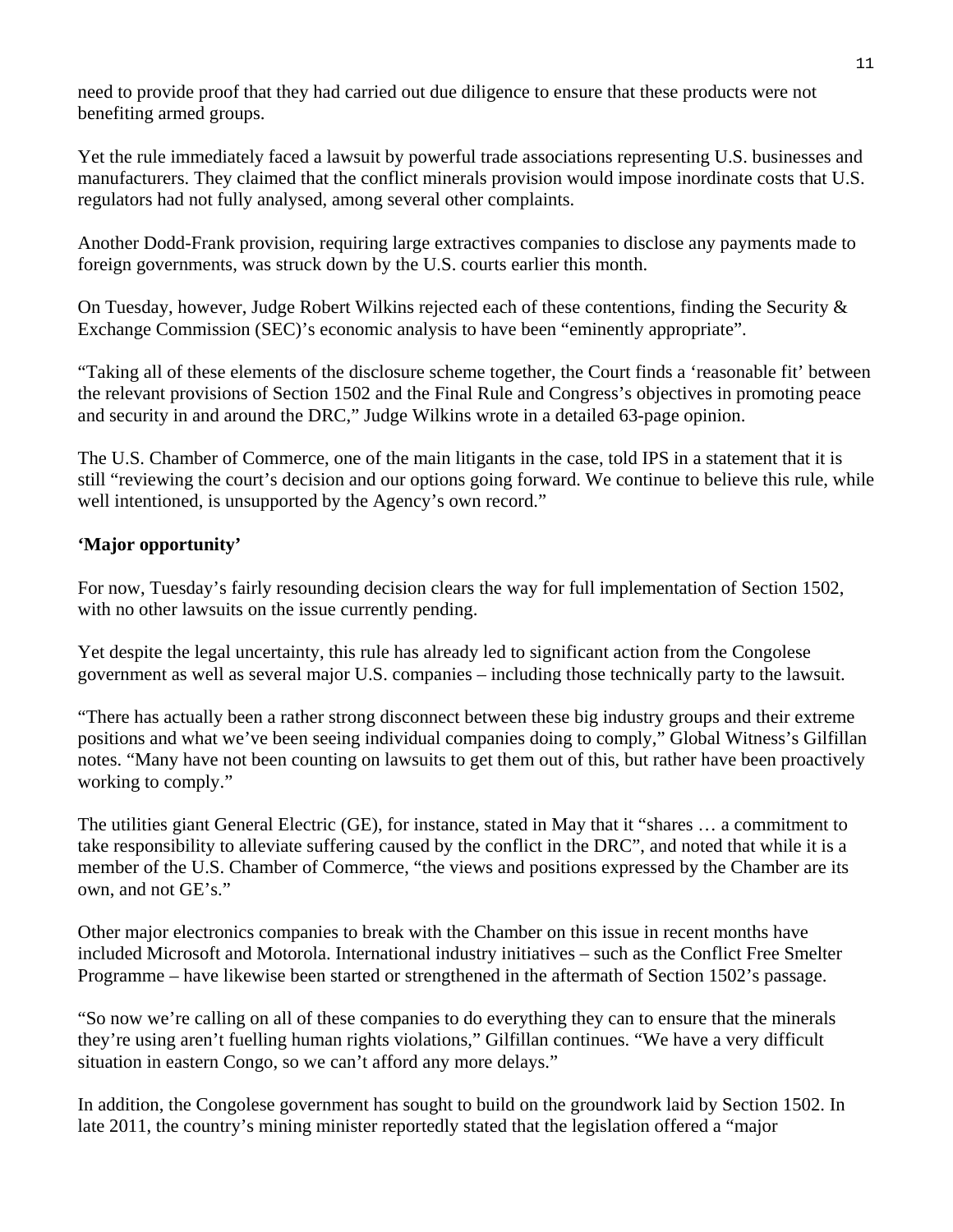opportunity" to delink minerals and violence in Congo, which has been at the centre of natural resourcesdriven conflict for more than a century.

Last year, the Congolese government introduced legislation requiring companies using these minerals to undertake supply chain due diligence to ensure that the products weren't funding rights violations. Since then, the government has suspended at least two Chinese export companies for failing to adhere to this process.

#### **Global principles**

Dodd-Frank is also catalysing broader global action on conflict minerals, with the European Union in particular currently considering adopting policies similar to Section 1502. A public consultation process on this proposal just closed, and some are expecting draft legislation by the end of this year.

But while the United States may be leading global policy in this particular area, some groups are frustrated that Washington has yet to implement nascent international guidance on the human rightsrelated responsibilities borne by multinational corporations.

On Wednesday, a dozen rights, development and environment groups, under the umbrella of the International Corporate Accountability Roundtable (ICAR), sent a letter to President Barack Obama, calling on him to prioritise implementation of the United Nations Guiding Principles for Business and Human Rights, passed in 2011.

During a fact-finding mission to the United States, the letter notes, a U.N. working group found "significant gaps" in the U.S. efforts to implement the Guiding Principles, as well as "little appreciation of human rights being material to the conduct of business".

Tuesday's court decision on Section 1502 "recognises that business has a responsibility to respect human rights, and that the government, including agencies like the SEC, can and should ensure that business operations do not negatively impact human rights," Amol Mehra, director of the Washington-based ICAR, told IPS.

"In this regard, we are calling for the development of a government-wide approach to business and human rights, and for President Obama to use appointments to critical positions in agencies and departments to effectuate the U.S. government's duty to protect human rights. We look forward to further engagement to ensure that precedents like the conflict minerals provision are defended, promoted and extended."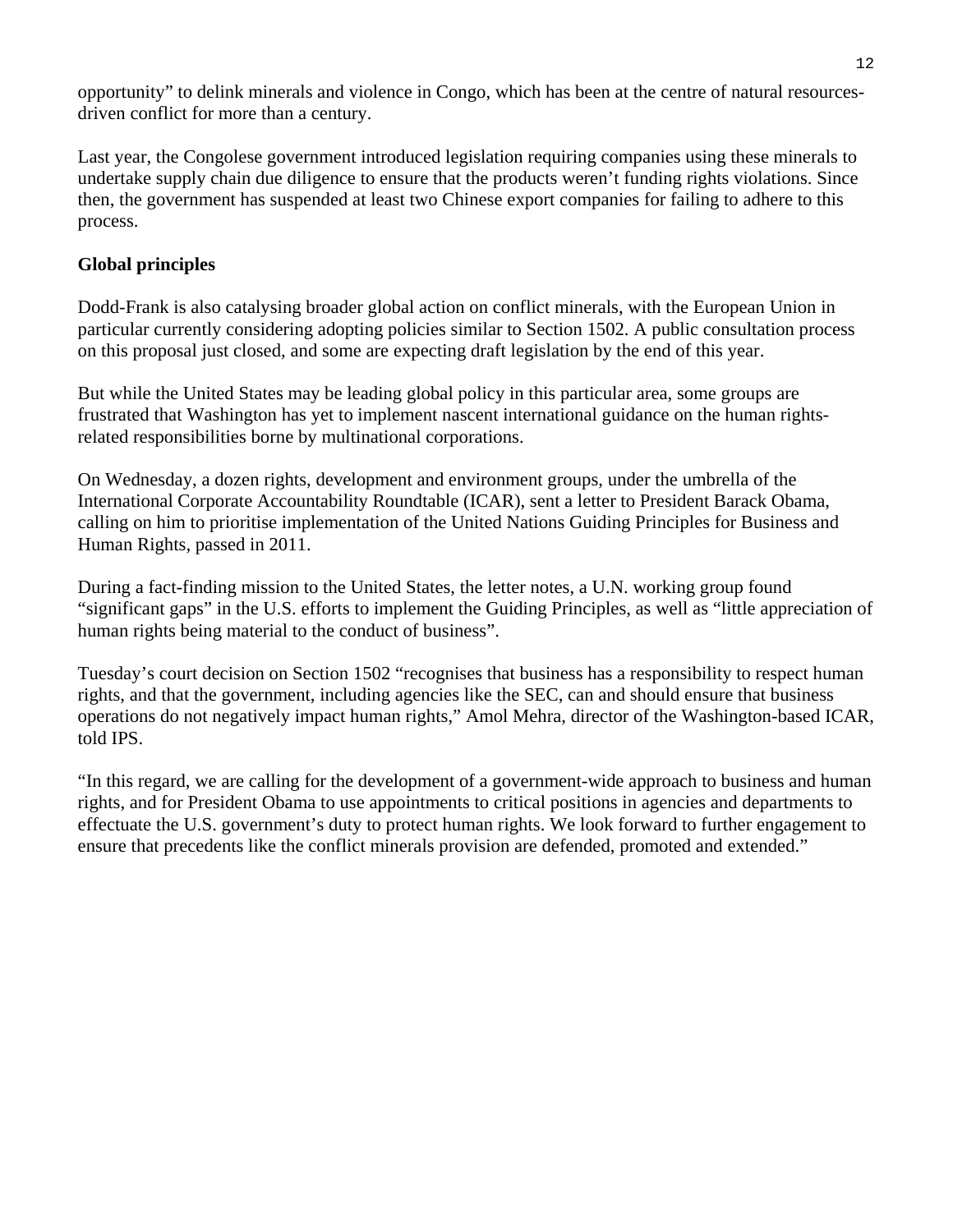### Extraordinary Chambers in the Courts of Cambodia

Wednesday, 24 July 2013

#### **Supreme Court Chamber orders second Trial Chamber panel to be explored and dismisses appeals against scope of Case 02/01**

On 23 July 2013, the Supreme Court Chamber of the Extraordinary Chambers in the Courts of Cambodia (ECCC) issued a summary of its decision on immediate appeals from the Co-Prosecutors and Nuon Chea against the Trial Chamber's second decision to sever Case 002 into a series of discrete, smaller trials.

While refusing the appeals on the merits, the Supreme Court Chamber took a corrective action and ordered that the evidentiary hearings in a second trial (Case 002/02) shall commence as soon as possible after closing submissions in the current trial in Case 002/01. It further ordered that Case 002/02 shall include, at a minimum, the charges related to S-21, a worksite, a cooperative, and genocide. The Chamber also instructed the Office of Administration of the ECCC to explore the establishment within the Trial Chamber of a second panel of national and international judges to hear and adjudicate Case 002/02.

The Supreme Court Chamber held that Trial Chamber's failure to comply with its previous instructions about developing a tangible plan for the adjudication of the entirety of the charges while giving due consideration to reasonable representativeness of the indictment in Case 002 within the smaller trials constitutes an error of law and an error in the exercise of the Trial Chamber's discretion.

The Supreme Court Chamber noted that the Trial Chamber has declined to adjust its original position on severance in order to accommodate the parties' requests and address any of the parties concerns with the consequences of renewed severance for any future trials, and that this suggests that the Trial Chamber may be unprepared to adjudicate the remaining charges in the Closing Order within the current trial. As such, the Supreme Court Chamber considers that, in the present circumstances, to order an expansion of Case 002/01 and to require the Trial Chamber to reconfigure its schedule would inevitably result in unnecessary delays.

The Supreme Court Chamber considers that a more appropriate course of action in the present circumstances is to instruct that charges that should have been included within the scope of Case 002/01 will instead form part of the scope of Case 002/02, to ensure that the combination of Cases 002/01 and 002/02 will be reasonably representative of the indictment in Case 002. The Supreme Court Chamber further considers that Case 002/02 must therefore commence as soon as possible, and that the establishment of a second panel in order to achieve this has now become imperative.

The accused persons on trial in Case 002 are Nuon Chea who was the deputy secretary of the Communist Party of Kampuchea, and Khieu Samphan who was the head of state of Democratic Kampuchea. The Trial Chamber initially decided to sever the charges in Case 002 into a series of smaller trials, the first being Case 002/01, which is currently ongoing. Following an appeal from the Co-Prosecutors against the scope of charges in Case 002/01, the Supreme Court Chamber on 8 February 2013 invalidated the Trial Chamber's initial severance decision. After having solicited the views of the parties, the Trial Chamber issued a renewed severance decision on 29 March 2013, maintaining the same scope of the trial in Case 002/01 as it was before the Supreme Court Chamber's invalidation decision. The result of the appellate decision issued today upholding the scope of charges in Case 002/01 is that they remain limited to alleged crimes against humanity related to the forced movement of population of Phnom Penh in April 1975, the second phase of population movement which commenced in September 1975, and the alleged executions of Lon Nol soldiers at Tuol Po Chrey in Pursat province.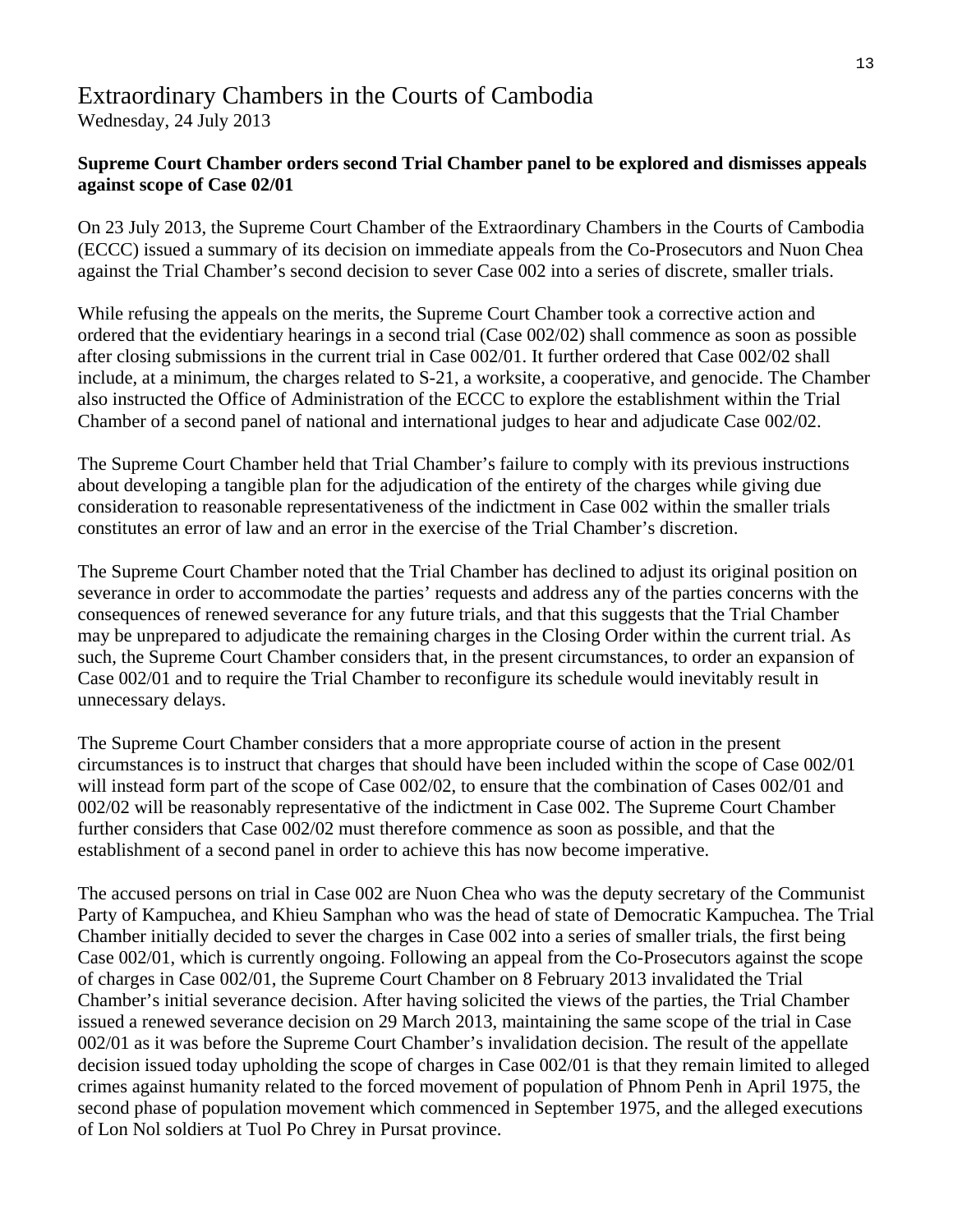#### Council on Foreign Relations Tuesday, 23 July 2013

#### **Sudan's Bashir in Nigeria**

By John Campbell

Omar Hassan al-Bashir, the president of Sudan, is under indictment by the International Criminal Court (ICC), which has a warrant out for his arrest. He briefly attended a July 13-14 African Union (AU) health summit in Nigeria, but left when Nigerian human rights groups called for his arrest. The ICC justices in The Hague also issued a statement reminding Nigeria of its obligation to "honor its warrants" and hand over Bashir.

A Sudanese government spokesman was quoted by the New York Times saying that Bashir's departure had nothing to do with fear of arrest but that "he had matters to attend to in Khartoum." Reuben Abati, Nigerian president Goodluck Jonathan's press spokesman, said that Nigeria had not invited Bashir to come. Rather he was present for an AU event and that "Nigeria is not in a position to determine who attends an AU event and who does not attend."



*ashir Sudan's President Omar Hassan al-B addresses a joint news conference with his South Sudan's counterpart Salva Kiir in Juba April 12, 2013. (Andreea Campeanu/Courtesy Reuters)* 

This Day, a Nigerian newspaper, reported that the Abuja government was not even aware that Bashir would be attending until a few days before the conference. While President Jonathan had personally invited some of the other African leaders, Bashir was not one of them. Moreover, if Nigeria had stopped Bashir from attending, it may have risked losing

the honor of hosting the summit altogether.

According to Bashir's spokesman, while in Abuja Bashir met with the presidents of Nigeria, Kenya, and Ethiopia. The president of Kenya, Uhuru Kenyatta, is also under ICC indictment. However, the court has not issued a warrant for Kenyatta's arrest because he is cooperating with the court–unlike Bashir.

The ICC is awkward for the AU. Two of its chiefs of state are now under indictment. But, the court is unpopular among many Africans who think that it unfairly targets Africa for its prosecutions. The U.S. position on the ICC is not straightforward; U.S. policy is to support the court, and the United States signed the founding Treaty of Rome. But no administration has ever sought Senate ratification of it.